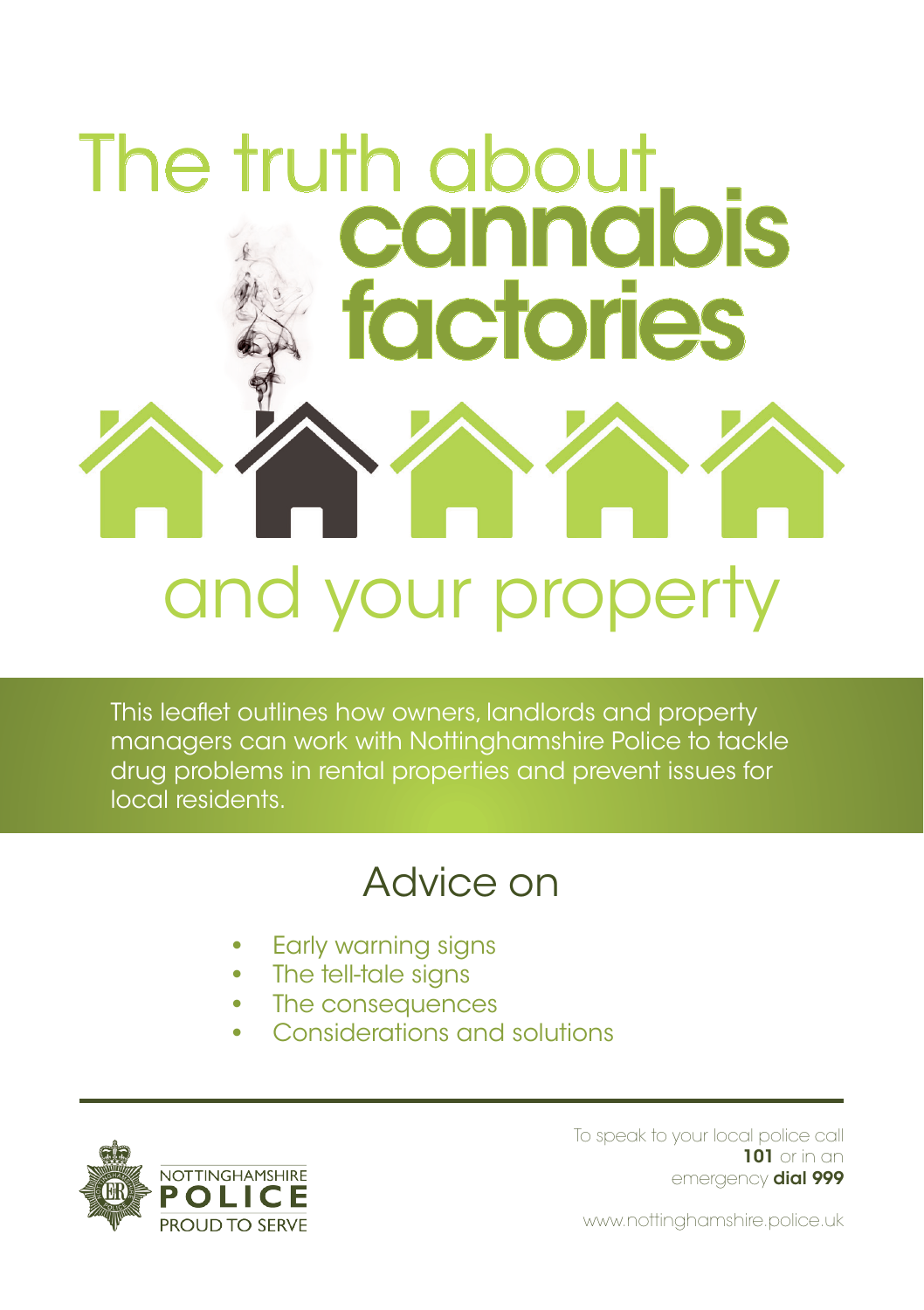

Criminals involved in drug production often use rental properties to distance themselves from illegal activity. They also use others to 'front' their activity. These people appear to be genuine and respectable, often presenting themselves as having a family, a new job in the local area and looking to rent a property for their own use. After they have taken possession of the property, they disappear without a trace and are replaced by others who convert it for drug cultivation.

Be suspicious if:

- A tenant wishes to pay several months rent in cash, in advance – resist the urge to accept advance rent payments without checking the applicant's references and background.
- The tenant possesses large amounts of cash with no apparent source of income.
- You receive requests to avoid visiting the premises, the explanation may seem plausible and may be combined with a request to meet you elsewhere to pay the rent rather than visiting the address.
- There is a sudden increase in unusual fortification such as dead-bolts or alarms on interior doors.

Consider revisiting your property a few weeks later to ensure the person you rented to is the occupier.

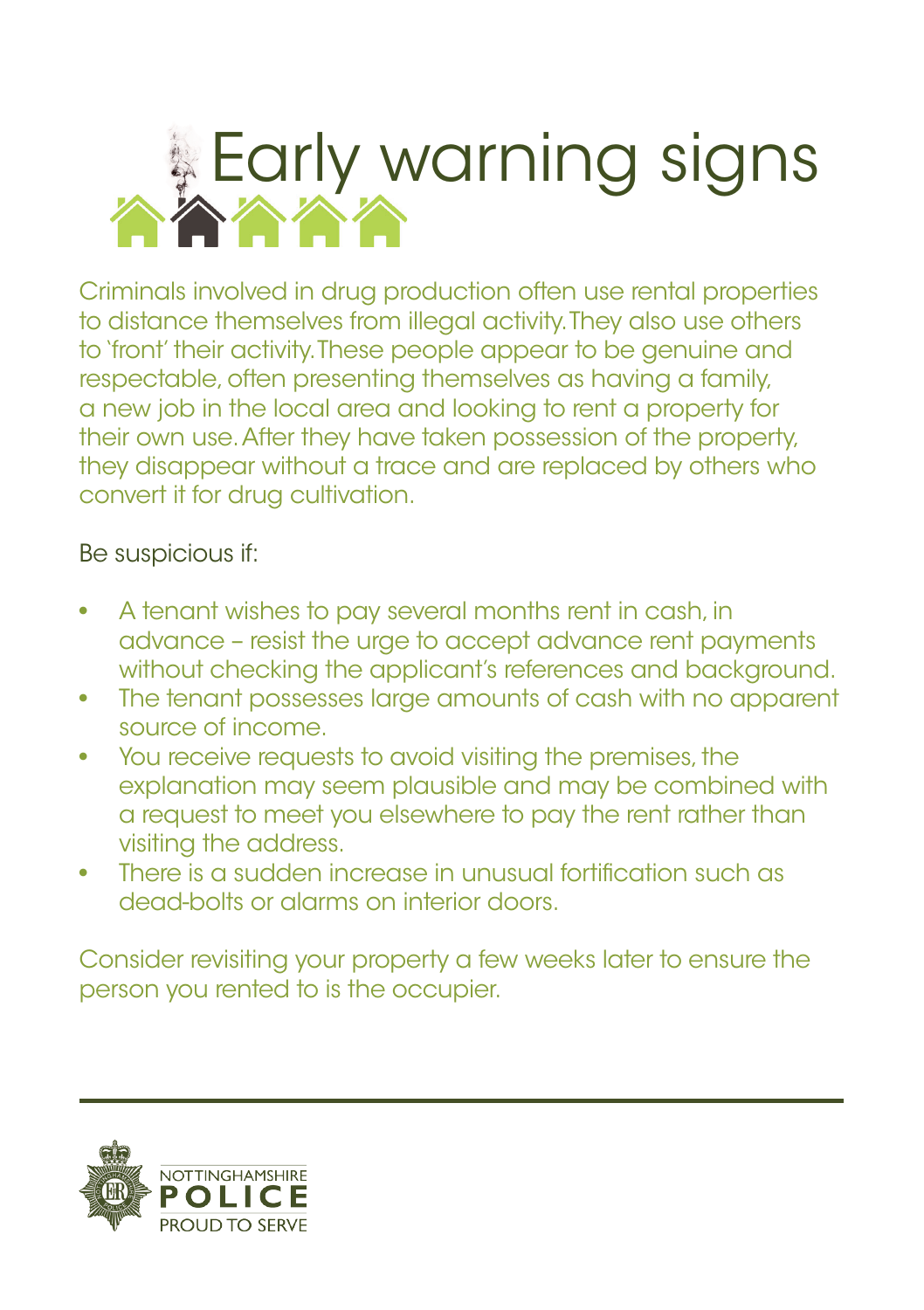

Some tell-tale signs to look out for include:

- Neighbours may notice that the residents of a property are not living full time at the address, and are only visiting for a short time each day, or visiting every couple of days.
- Electrical wiring that has been tampered with to tap into the mains supply.
- A sudden jump or fall in electricity bills.
- Powerful lights that are on all day or night growers use 600 watt lights to speed up plant growth.
- Blacked out windows the use of black plastic or heavy fabric on windows (usually hidden by blinds or net curtains).
- High humidity in the property growing operations require a lot of moisture, therefore you may notice signs of significant condensation, peeling paint, mildewed carpet or wallboard.
- Large ducting tubes (similar to a tumble drier outlet) used to take hot air out of the property or bring fresh air in may protrude out of a window.
- Bin bags full of stalks and roots of cannabis plants in the rubbish bin or garden.





To speak to your local police call 101 or in an emergency dial 999

www.nottinghamshire.police.uk